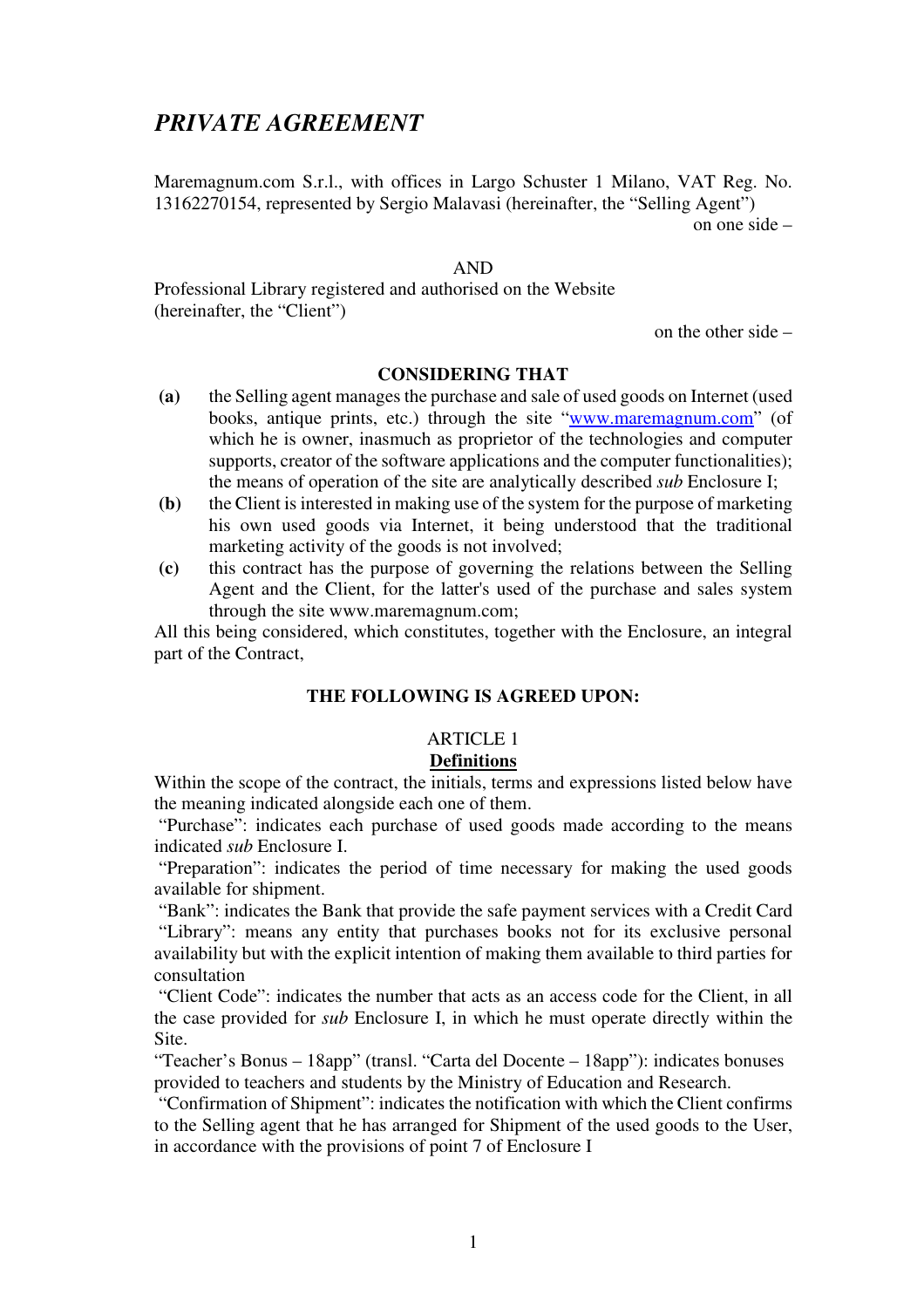"Contract": means this contract concluded between the Selling Agent and the Client, to allow the latter to access the sales system on Internet according to the means indicated *sub* Enclosure I.

 "Availability": indicates *(i)* a list of the used goods that the Client has available and intends to offer for sale through the Site and *(ii)* a brief bibliography report of each of these<sup>1</sup>.

 "List": indicates the list of the used goods, contained in the availability lists, which the Client publishes on the Site.

 "Professional Bookseller": every bookseller or editor with an account on Maremagnum as a seller or user and acknowledged as a Professional Bookseller by Maremagnum: a seller is automatically recognized as "Professional Bookseller".

 "Shipment Order": indicates the notification with which the Selling agent gives the Client the order to ship the used goods to the User, also furnishing identification data about the User, in accordance with the provisions of point 6 of Enclosure I

"Proposition of sale": indicates the terms of sale proposed for available used goods.

"User": indicates the subject that makes the Purchase.

 "Site": indicates the site www.maremagnum.com, through which the Purchase can be made.

### ARTICLE 2

### **Object**

The Client grants the right to market his used goods on Internet to the Selling agent. The Client consents to the Selling agent using the Site for marketing the former's used goods according to the means indicated in the contract. The Client recognises the Selling Agent's right to commission referred to in Article 8 below.

It is understood that the titles will be inserted in the List according to the order and the graphics that the Selling Agent considers most opportune for maintaining the high quality, integrity and commercial image of the Site.

For the same reasons, it is understood that the Selling Agent has the option of not inserting in the List or cancelling from the List one or more items of used goods and possibly all used goods contained in the Catalogue.

The Client allows the Selling Agent to freely use the data from the List to put it online, on Maremagnum.com and any linked website.

#### ARTICLE 3

### **Efficiency of the sales system**

The Selling Agent and the Client acknowledge that the sales system of used goods through the Site functions according to the means indicated *sub* Enclosure I and undertake to give performance to the Contract pursuant to these means and to act so that the system functions in the most efficient way possible.

For this purpose, the percentage of availability, compared to the total of orders received, cannot be less than 85%; if that threshold is not met for two consecutive months, the Selling Agent will be entitled to suspend the participation of the Client until the sending, by the latter, of a new fully updated list

#### ARTICLE 4 **Client's Obligations**

Under the Contract, the Client undertakes to:

 **(a)** promptly send to the Selling Agent, in digital format, the Comprehensive Catalogue and the Availability of his used goods;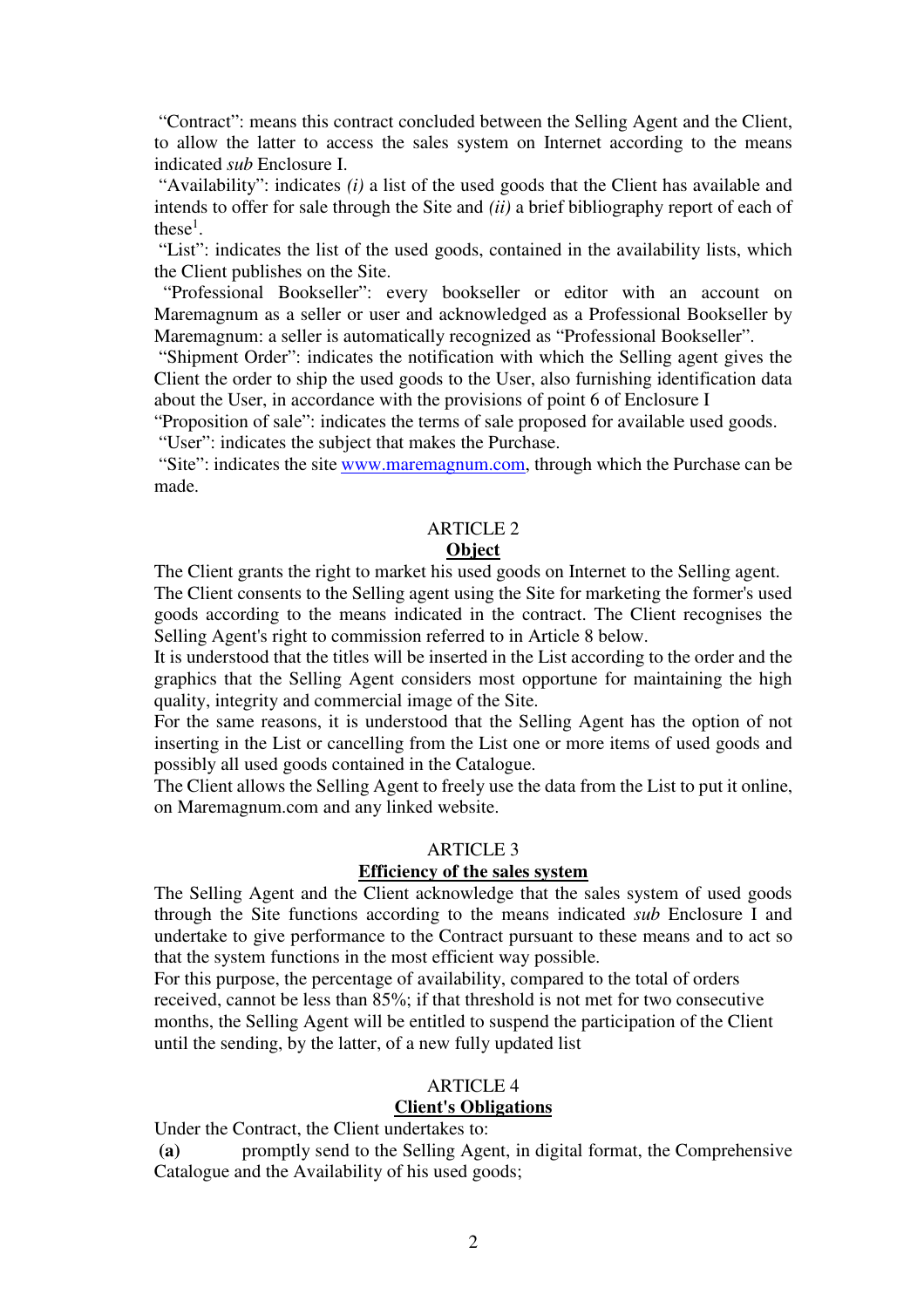**(b)** update and send at least annually, on a digital support, the Comprehensive Catalogue to be inserted in the List;

 **(c)** reply to the Reservations, confirming any availability and pointing out the shipment expenses;

**d)** ship the used goods to the User's address indicated on the Shipment Order that comes from the Selling Agent, no later than 48 hours (2 working days) following receipt of the Shipment Order (or in any case within the necessary preparation period that the Client mentioned in the proposition of sale) and notify the Selling Agent of Confirmation of Shipment, as provided for in point 6 of Enclosure I;

**e)** arrange, in the event the User exercises the right of withdrawal provided for by the regulations in force concerning distance contracts, for the refund of the price of the used goods to the User, as indicated in the Purchase Order, with the outlay costs of the sales operation deducted; it is understood that where said sum is yet to be paid to the Client by the Selling Agent in accordance with Article 7 of the Contract below, this obligation to refund will be materially fulfilled by the Selling Agent.

 **f)** relieve the Selling Agent from any responsibility regarding the quality, value and condition of the goods and their bibliographic description, and against whatever else claimed by the User.

**g)** conclude the sales on the platform prepared by the Selling Agent of Orders and Questions born on that platform, without seeking direct contact with the User. The details of the Customer communicated by the Commissioner may be used by the Committee only to complete the transactions and fulfill the order.

**h)** grant a 10% discount off the price of the item to "Professional Booksellers".

**i)** make shipments to the User only with a traceable system, such as registered parcel post.

**j)** accept from the Commissioner a feedback of the performance of the Committee, which could be published online.

**k)** insert in the relevant section of the account all the necessary data about at least one valid credit card. These data will be automatically inserted in the safe bank server and will not be held by Maremagnum, except for the name of the accountholder, the last 4 numbers of the credit card and its expiry date.

**l)** periodically check terms and conditions of this contract online.

### ARTICLE 5

## **Mandate for collection**

The Client grants the Selling Agent an irrevocable mandate for collection of the sums relating to the pertinent Purchase operations, carried out on the Bank's safe site, as indicated in point 5 of the Enclosure I.

### ARTICLE 6

#### **Selling Agent's Obligations**

Under the Contract, the Selling Agent undertakes to:

 **a)** supply the Client with the medial support necessary for the proper functioning of the sales system through the Site, taking responsibility for the maintenance and updating of the technologies and the hardware and software computer supports related to it, excluding any responsibility for the malfunctioning of these technologies and supports, except in the case of fraudulent intention or serious fault; it is understood that all the logistic, computer and technological means in general and of whatever other nature needed to allow the Client to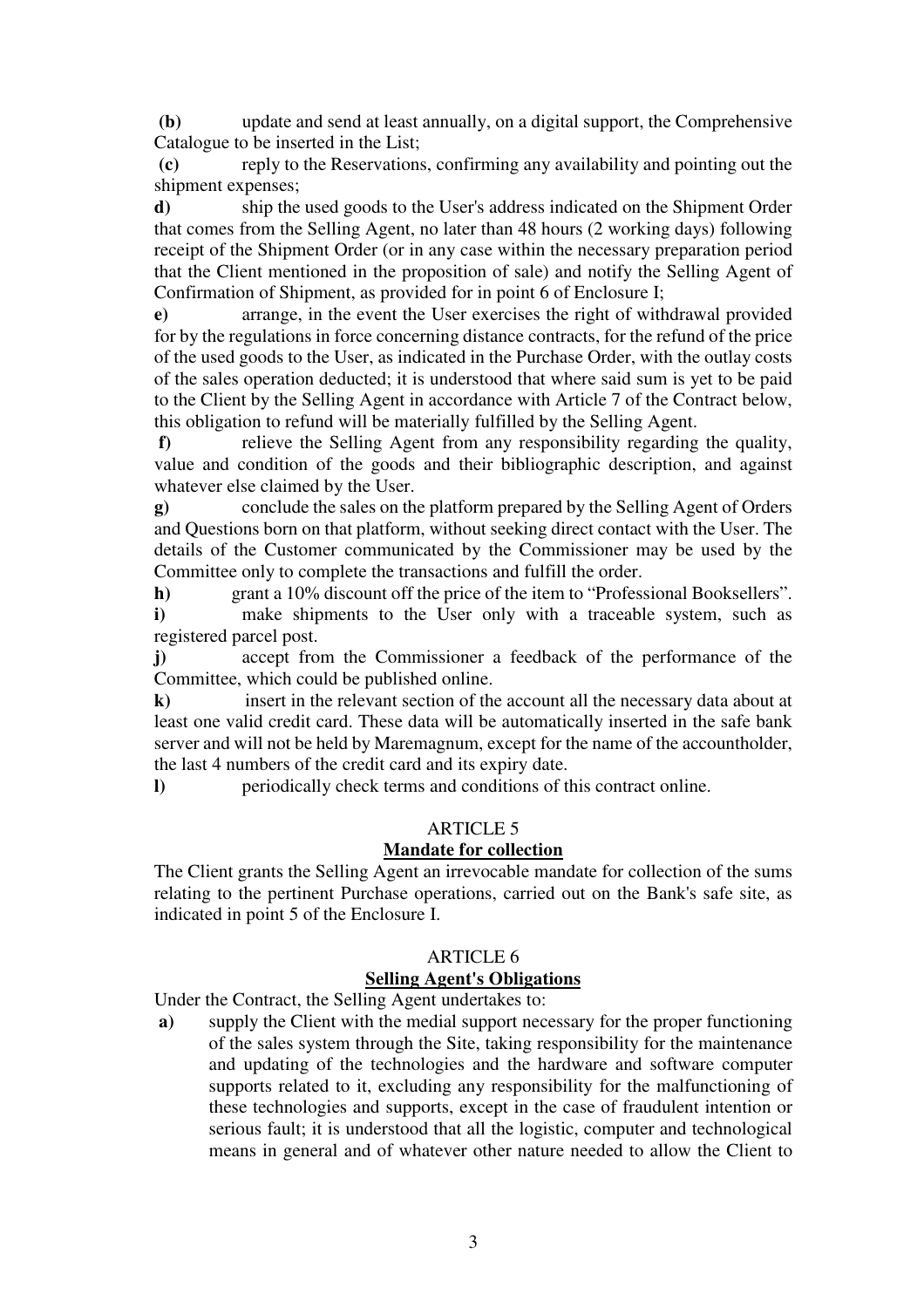connect to the Site and to be traced by means of an electronic mail address are at the latter's expense;

**b**) promptly send, in any case within 24 hours (1 working day), the Purchase Orders that comes from the Users;

**c)** set up impartial criteria for the Site's search engine, for the presentation of the search results to the Users.

### ARTICLE 7 **Settlement and payment of the sums due to the Client**

The Selling Agenttakes care of the Client's Settlement regarding their sums: -a) in case of sale to Private Users, before the end of the month following the Shipping Confirmation.

-b) in case of sale to Users who pay through the "Teacher's Bonus – 18app", Libraries and professional Bookstores before the end of the month following the payment.

In case of sale to Users who pay through the "Teacher's Bonus – 18app", Libraries and professional Bookstores, possible losses related to avoided partial or total collection will be Charged on the Client.

Credit for Users who pay through the "Teacher's Bonus – 18app", Libraries and professional Bookstores is considered effectively lost when 12 months have unsuccesfullypassed since the shipping date of the used good.

# ARTICLE 8

## **Commission**

To the Selling Agent pertains:

- **a)** a commission rate on the used item plus shipping fees as:
	- 5% for bank transfer payment and/or use of Teacher's Bonus
	- 6.4% for credit card or credit card via fax payment
	- 5% plus VAT for cash on delivery payment
	- 7,9% for payments through PayPal and/or "Teacher's Bonus 18app"
- **b)** A fixed rate for every used item as:
	- $\div 60.25$  for every item priced  $\angle 5.00$  or below
	- $\div$   $\in$  0.50 for every item priced above  $\in$  5.00 and  $\in$  10.00 or below
	- $\text{\textdegree{}} \in 1.00$  for every item priced above  $\text{\textdegree{}} 10.00$  and  $\text{\textdegree{}} 20.00$  or below
	- $\text{\textdegree{}} \in 1.50$  for every item priced above  $\text{\textdegree{}} 20.00$  and  $\text{\textdegree{}} 30.00$  or below
	- $\text{\textdegree{}} \in 1.90$  for every item priced above  $\text{\textdegree{}} 30.00$  and  $\text{\textdegree{}} 40.00$  or below
	- $\epsilon$  2.40 for every item priced above  $\epsilon$  40.00 and  $\epsilon$  50.00 or below
	- $\div$   $\in$  3.50 for every item priced above  $\in$  50.00 and  $\in$  100.00 or below
	- $\div$   $\in$  5.00 for every item priced above  $\in$  100.00 and  $\in$  500.00 or below
	- $\div$   $\in$  20.00 for every item priced above  $\in$  500.00

In the case in which the User exercises the right of withdrawal provided by the regulations in force concerning distance contracts, the Selling Agent renounces his commission, provided that such withdrawal is notified by e-mail by the Client within 30 days after order confirmation.

However, the commission is due to the Selling Agent when the withdrawal is caused by non-conformity, of the goods sold, to its bibliographic description, provided by the Client.

If the Client gives confirmation of the order and then cancel it, the commission of 5% + the fixed rate is due to the Selling Agent.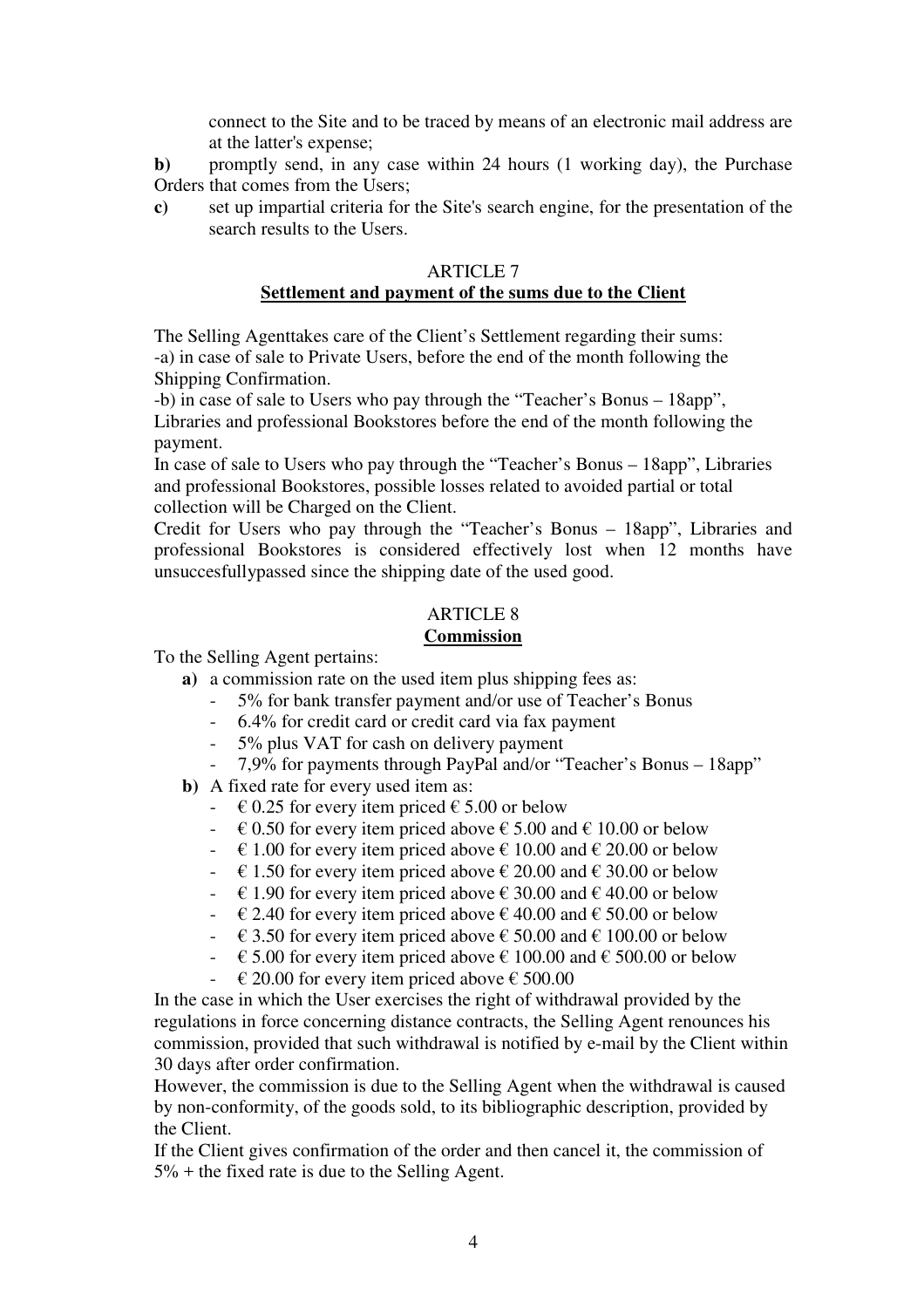In the case of a sale to a User with Teacher's Bonus, Library or Professional Bookstore that has not paid, no commission shall be owed to the Selling Agent. If the order has already been paid with credit card and the Committee doesn't confirm the availability of at least one item, the Commission Agent will charge the Committee

 $\epsilon$  0.77 + VAT per order as reimbursement for bank charges.

If the bank varies this amount, the Commission Agent will have to change it accordingly.

To participate, a monthly fee of  $\epsilon$  14.00 + VAT is expected, only for more than 100.000 titles on line, identified by title number on line at the end of the month. If the result from the monthly liquidation presents an amount for the Committee to pay, the Commission Agent will charge the said amount on the Committee's credit card linked to their account.

The Committee can also use bank transfer as paying method.

In case of nonpayment, the Commission Agent will hold the payment of the Committee's due amount.

### ARTICLE 9

#### **Term of Validity**

The contract has a term of validity of one year and will be renewed tacitly from year to year, barring cancellation notified by means of a registered letter with return receipt from one party to the domicile of the other at least 90 days before its expiration.

## ARTICLE 10

#### **Modifications to the functioning of the system**

The Selling agent may make the modifications that he considers opportune to the sales system through the Site as described in the Contract and its Enclosures, also for the purposes of adapting the system to the evolution of computer technologies, to the development of the used goods market and to his own company strategies.

The Client may suggest these modifications, which in any case shall be the object of independent evaluation by the Selling agent.

In the case in which the modifications made entail direct or indirect alterations in the economic conditions of the Contract, the Client may withdraw without penalty within 30 days.

### ARTICLE 11

#### **Current contract**

The contract in force is the one online available on the Website in Italian, which can be downloaded. Translations in other languages are provided just to ease any consultation.

By signin in and using the Website, the Client implies to have accepted every term, condition and clause of the online contract (included every policy) and to any modification made during time.

If these terms and conditions are not accepted, any use of the service or download of any material is forbidden.

The Commission Agent has the right to make changes to the contract on-line, by giving notice to the Customer by e-mail, subject to the terms of withdrawal of the article above.

If any of the parts of this contract is considered invalid, null or inapplicable for legal reasons, only that specific part in that specific context will be considered inapplicable and will not affect the validity of the rest of terms and copnditions.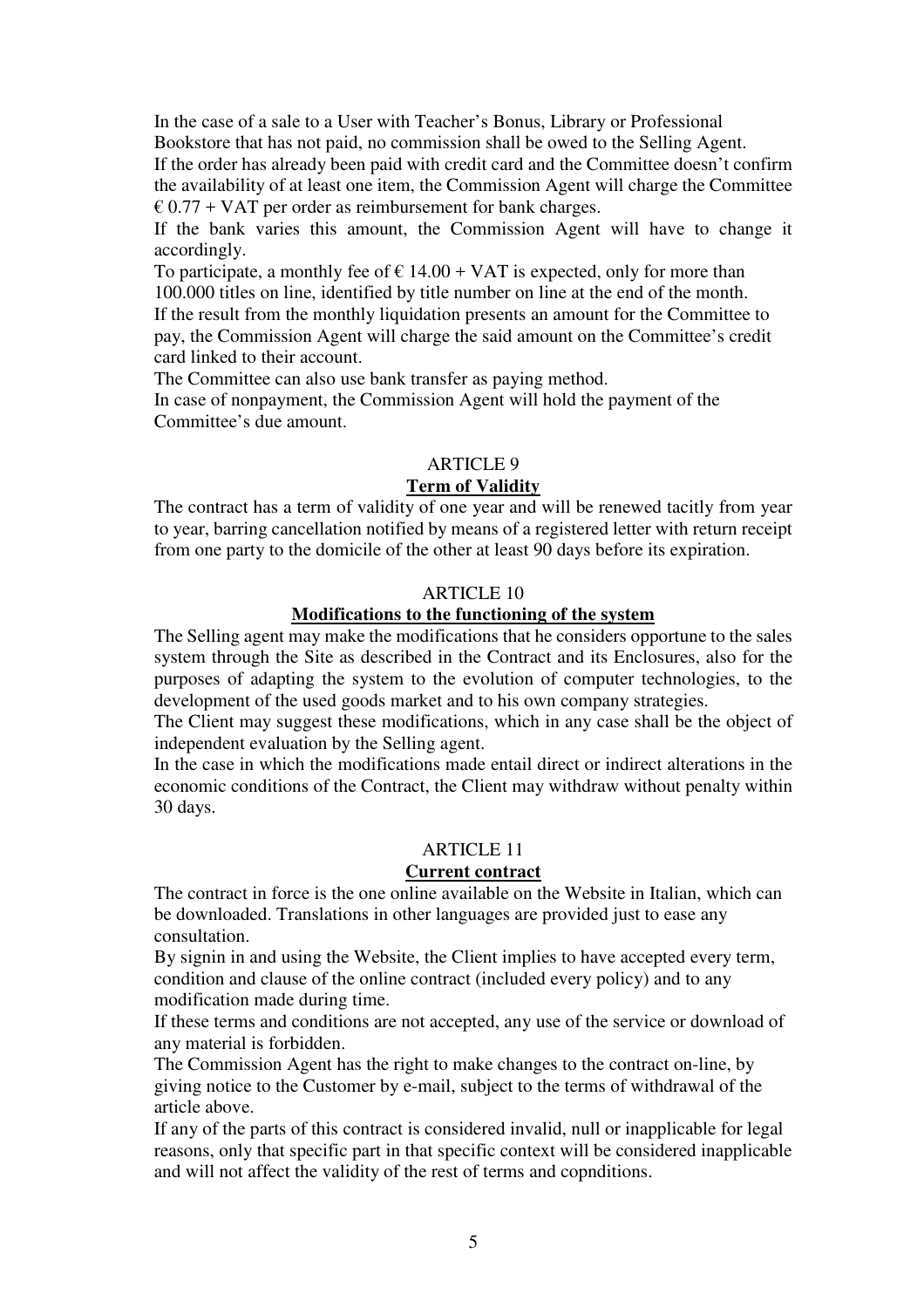#### ARTICLE 12

In case of failure of any contractual clause by the Committee, the Commissioner reserves the right to suspend the payments (see point 7) up to 365 days.

### ARTICLE 13

#### **Disputes**

For any dispute concerning the interpretation and/or the performance of the Contract, Italian law shall be applicable and the Court of Milan shall be exclusively competent.

#### ARTICLE 14

#### **Handling of personal data**

Under Law No. 675/96, the Client, by signing the Contract, expresses his consent to the handling of his personal data under the following terms.

The Client declares his knowledge of the fact that the handling of personal data, gathered directly from him:

- is exclusively aimed at the execution of the services of managing the Purchase system and at services connected with this;

- is effected for aims strictly connected and instrumental to managing the relationship with the Client himself, as well as for aims connected with legal obligations;

- will be carried out with the use of manual, computer and data processing instruments, using ways and means connected to the aforesaid purposes of handling, and in any case in such a way as to guarantee the security and confidentiality of the data itself in accordance with the law.

The Client also expressly consents to the data being successively communicated to the Bank for the management the system of Purchases and services connected to this, as well as - for the development of the system - to consumer organisations in compliance with legal provisions.

The Client also expressly consents to the data being successively communicated to third parties that provide computer or file storage services, also including transfer to databases within the member states of the European Union, still for purposes connected to the management of the system of Purchases.

The parties acknowledge that giving the data is indispensable for the purposes of managing the system of Purchases and the services connected to this. For all legal purposes the holder of the data handling must be understood to be the Selling Agent. The Client declares his knowledge of the fact that article 13 of Law No. 675/96 gives him the right to:

- know about the data that concerns him and have free access to it;

- be informed about the holder and person responsible for the data, as well as about the aims and procedures of the handling;

- obtain, through the holder or person responsible, confirmation of the existence or not of the data that concerns him and its communication and origin, as well as the logic and aims on which the handling is based; the cancellation or transformation of the data handled into an anonymous form in violation of the law; the updating, correction, integration of the data; a statement that such requests have been carried out:

- to object for legitimate reasons to the handling of the personal data that concerns him, in particular to handling for purposes of commercial information or market research.

Milan, 1<sup>st</sup> of November 2018

\* \* \*

#### **The Client specifically approves, under art. 1341, paragraph 2 of the Italian Civil Code:**

- the clauses contained in article 4, (b): Client's obligation to update the Availability regularly on a digital support, indicating the used goods that are no longer available and the new titles that he proposes to include in the List - (d): Client's obligation to ship the used goods to the User's address promptly and in any case no later than 48 hours (2 working days) following receipt of the Shipment Order – (i) acceptance of the feedback.

- the clause contained in article 9: tacit renewal of the Contract.

- the clause contained in article 11: election of the exclusive court

#### *(Enclosure I)*

**DESCRIPTION OF THE SERVICE** 

This Enclosure describes the operating procedures of the purchase system of used